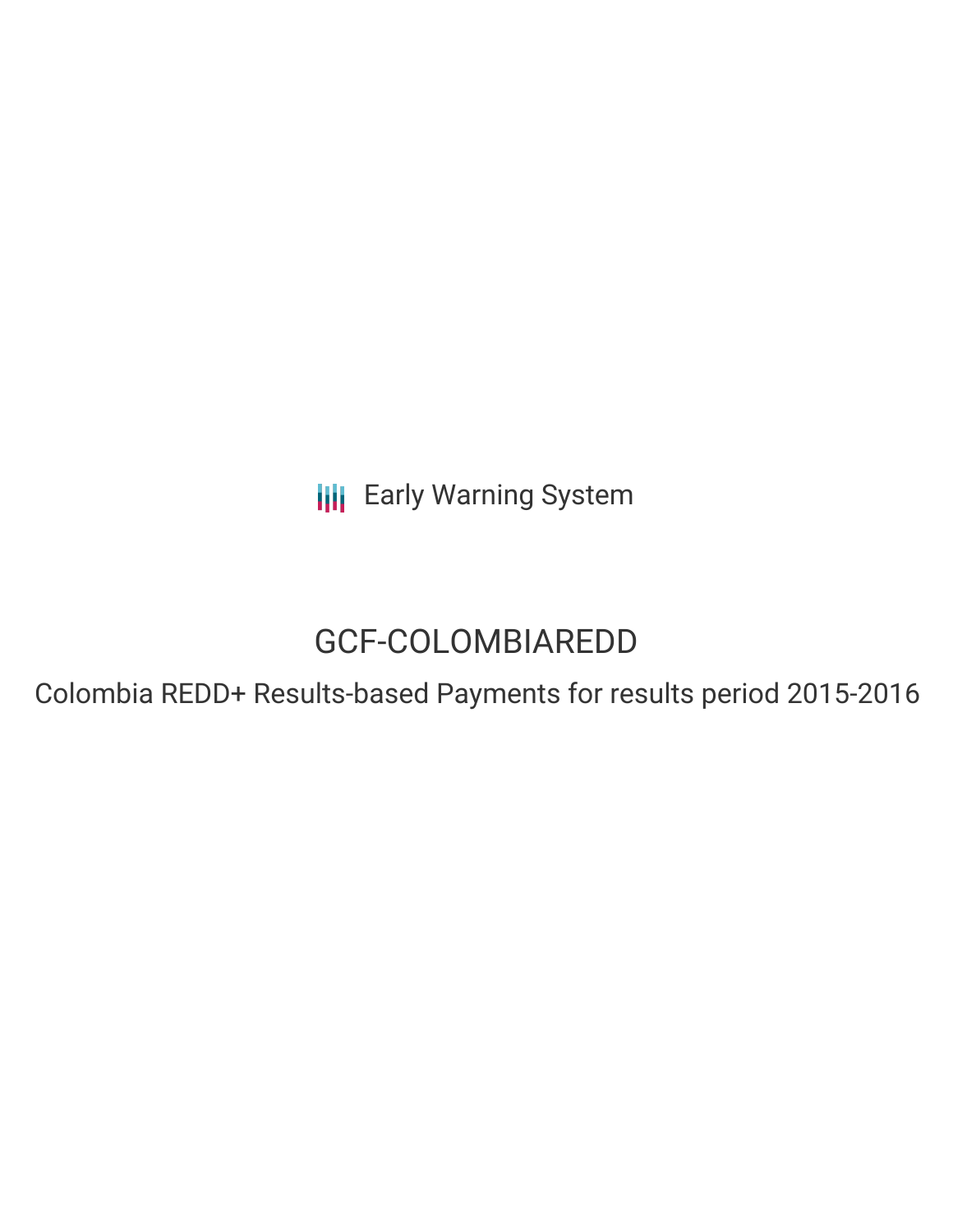

# **Quick Facts**

| <b>Countries</b>               | Colombia                       |
|--------------------------------|--------------------------------|
| <b>Financial Institutions</b>  | Green Climate Fund (GCF)       |
| <b>Status</b>                  | Proposed                       |
| <b>Bank Risk Rating</b>        | B                              |
| <b>Voting Date</b>             | 2020-08-18                     |
| <b>Borrower</b>                | Government of Colombia         |
| <b>Sectors</b>                 | <b>Climate and Environment</b> |
| <b>Investment Amount (USD)</b> | $$28.21$ million               |
| <b>Project Cost (USD)</b>      | \$28.21 million                |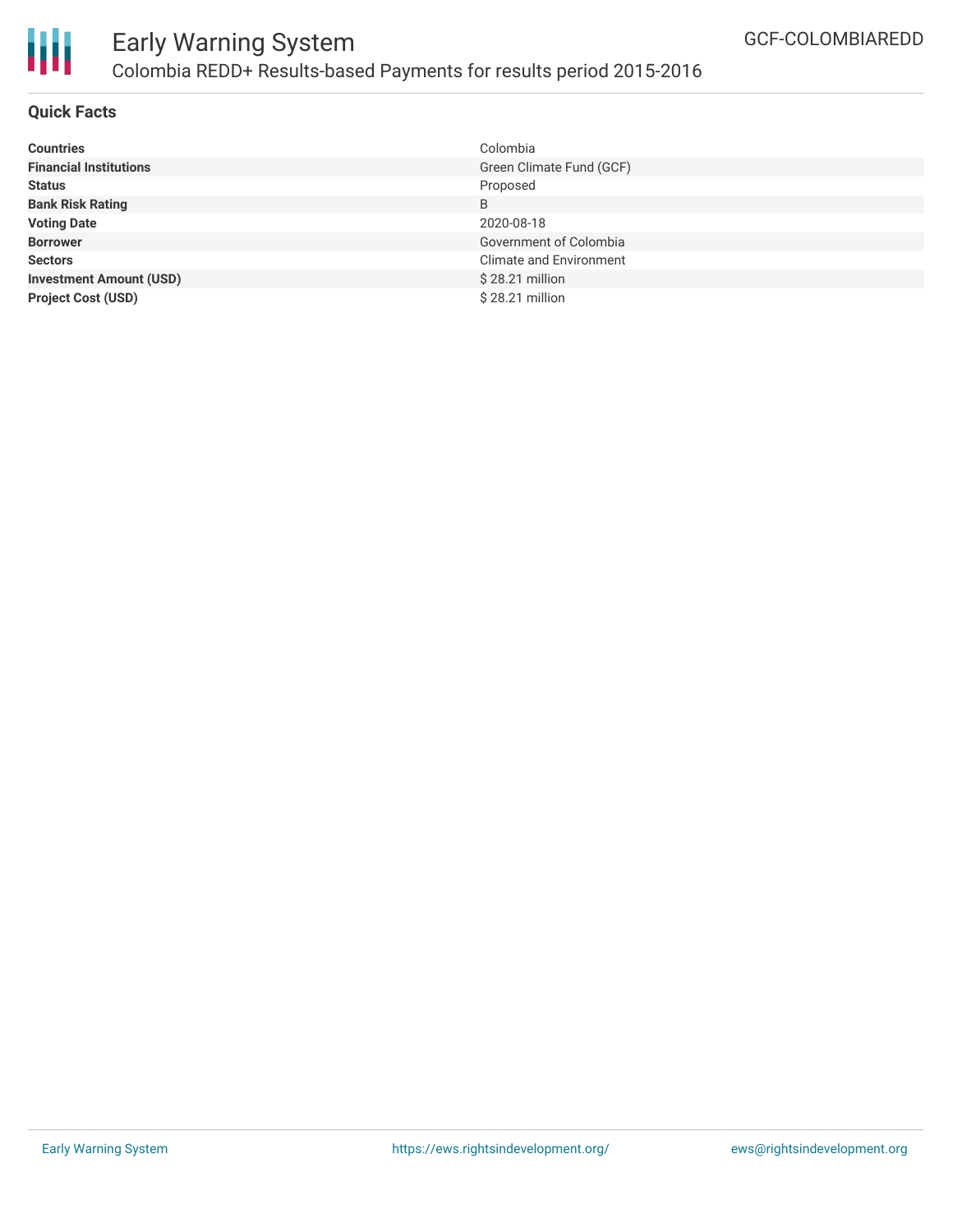



## **Project Description**

Accredited entities are expected to develop a funding proposal in close consultation with the relevant national designated authority and REDD+ entity/focal point, in response to the request for proposals for the Pilot Programme for REDD+ results based payments (Decision B.18/07). The funding proposal should follow the terms of reference of that Board decision and will be assessed per Stage 2 (sections 2 – 5) of the scorecard annexed to the same Board decision.

The Government of Colombia, through the Ministry of Environment and Sustainable Development (MADS) reuqested to the Food and Agriculture Organization of the United Nations -FAO's provide technical assistance for the design and implementation of a REED+ Result Based Payment Project framed int the GCF REDD+ Pilot Program and act as executing entity for this project. Responding to this project, FAO is leading the formulation of this Project and will serve both as Accredited Entity (AE) and Executing Entity (EE).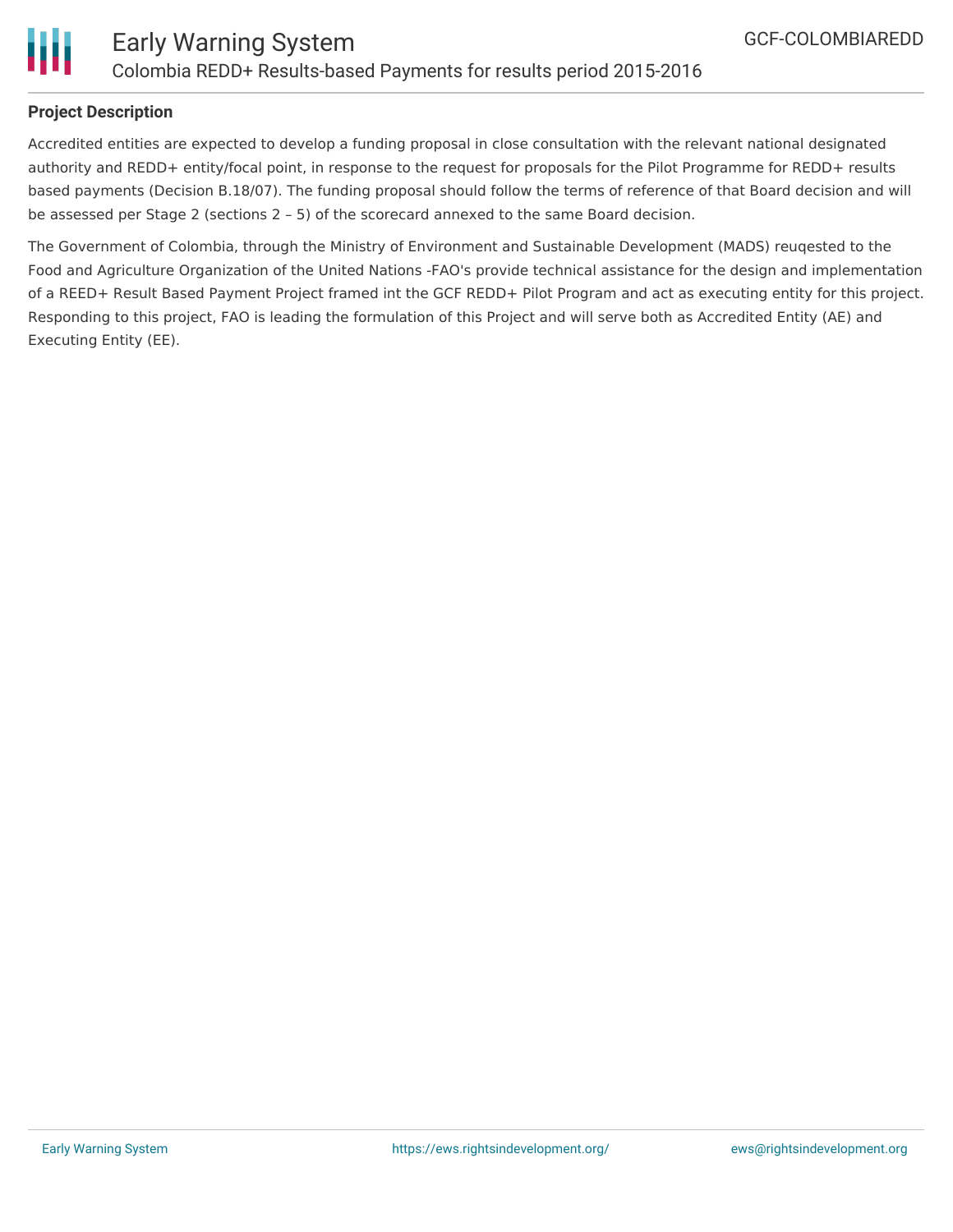

# **Investment Description**

Green Climate Fund (GCF)

The invest type was not available at the moment of the snapshot.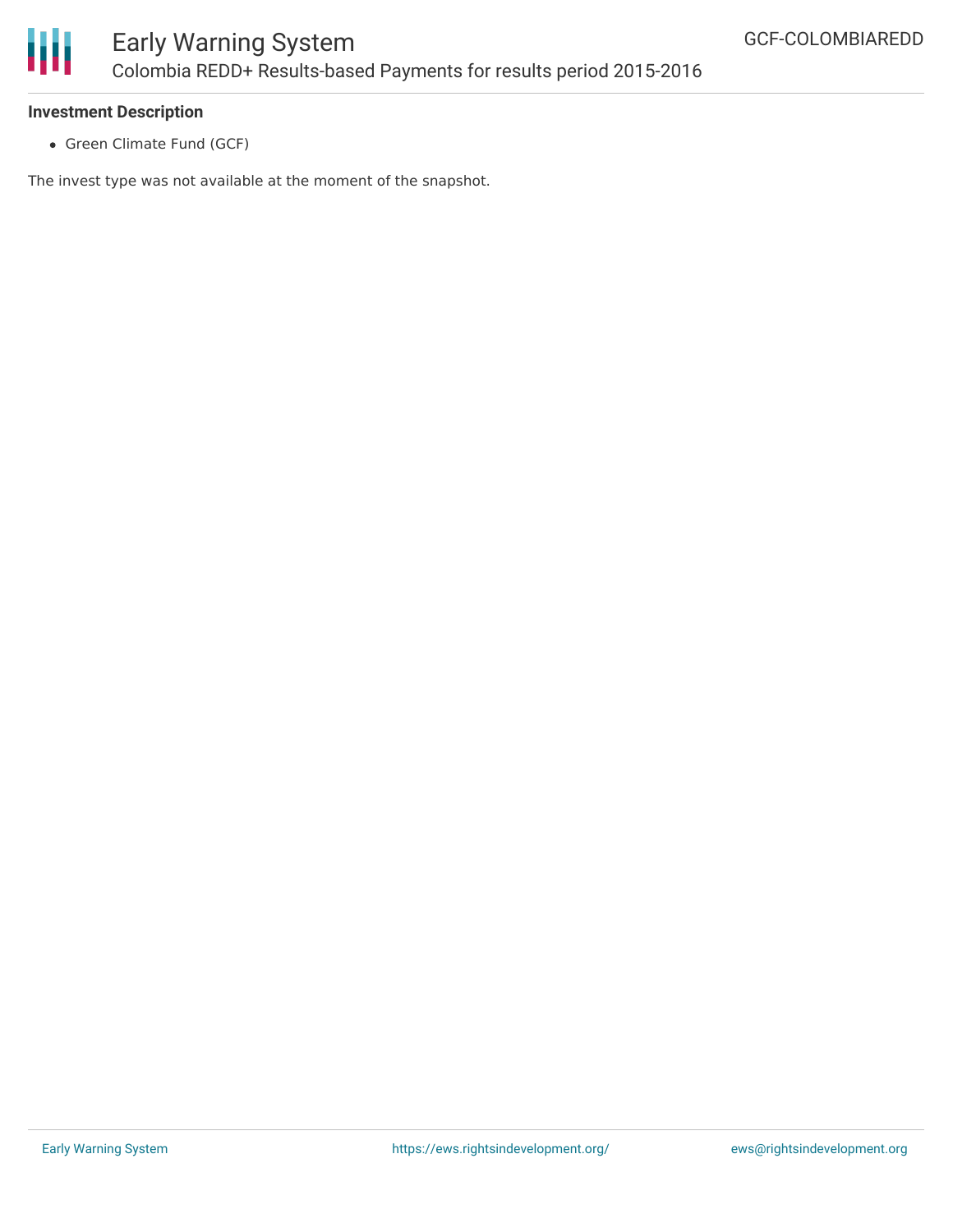# **Contact Information**

#### **ACCESS TO INFORMATION**

Requests for project information may be submitted using the IDP Request for Information by email to: [disclosure@gcfund.org](mailto:disclosure@gcfund.org).

You can also submit an information request using this online form: <https://www.greenclimate.fund/about/disclosure/form>. Additionally, if information requested is denied, an appeal can be filed to the Information Appeals Panel: [iap@gcfund.org](mailto:iap@gcfund.org). You can learn more about the Information Appeals Panel at: <https://www.greenclimate.fund/about/disclosure/appeals>**.**

## **ACCOUNTABILITY MECHANISM OF GREEN CLIMATE FUND**

The Independent Redress Mechanism (IRM) addresses complaints by people who believe they are negatively affected or may be affected by projects or programmes funded by the Green Climate Fund (GCF). The complainant can raise issues related to any of GCF's policies and procedures, including those relating to social and environmental issues, indigenous peoples, gender, and information disclosure, among others. If you submit a complaint to the IRM, it may seek to address the issues raised by facilitating problem solving or conducting a [compliance](https://irm.greenclimate.fund/about-the-irm/how-we-work) process. You can learn more about the Independent Redress Mechanism and how to file a complaint at <https://irm.greenclimate.fund/>.

You can access a video about the IRM (English) at: <https://youtu.be/1LanbriVhfs>.

A brochure about the IRM can be accessed in English, French, Spanish, Portuguese, Arabic, Mandarin, Mongolian, Vietnamese, Russian, Ukrainian, Korean, German, and Kiswahili at: <https://irm.greenclimate.fund/>.